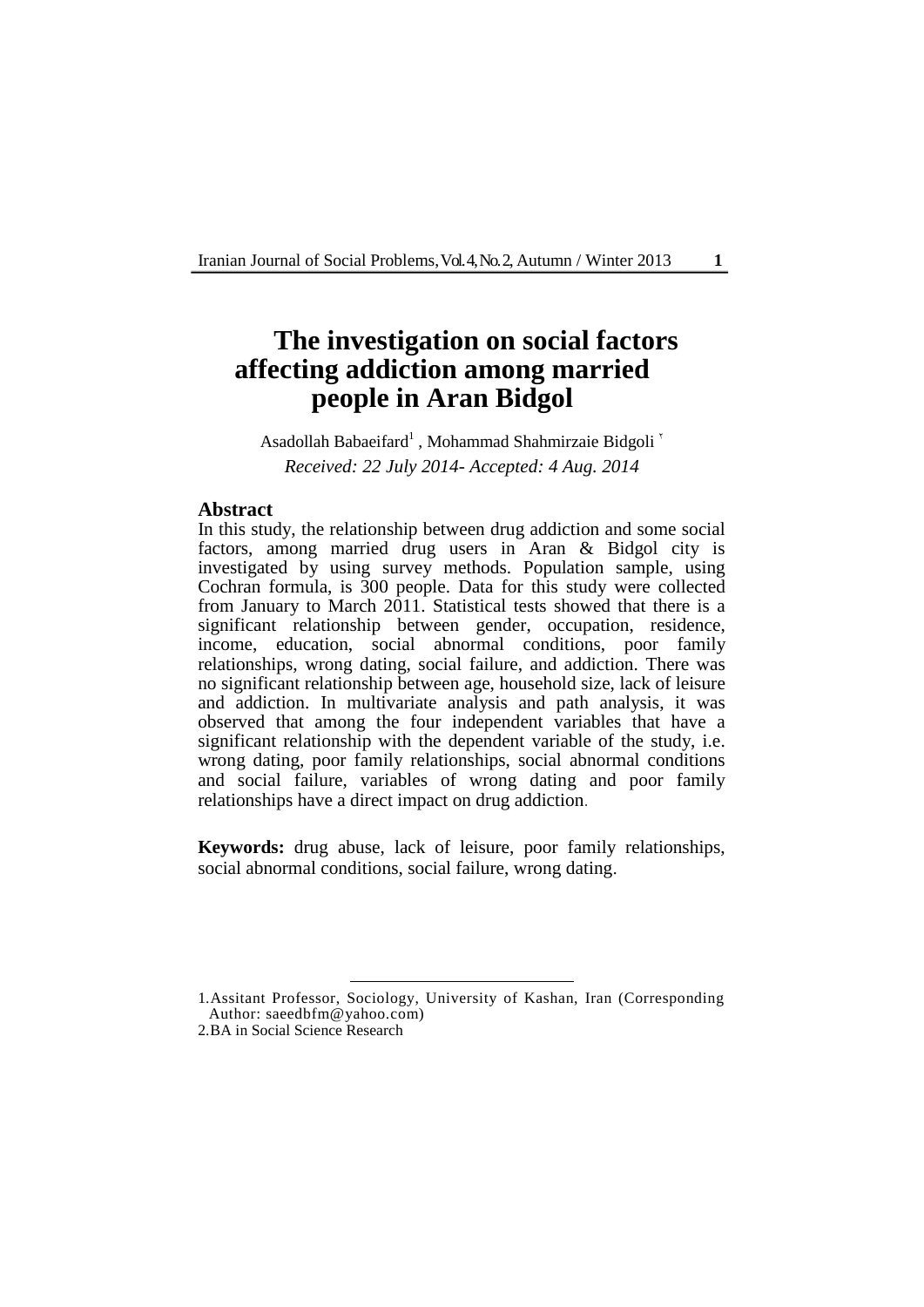# **Social factors influencing depression (Case study: Gilan and Tehran Provinces)**

Masoud Chalabi $^1$  , Hoda Yaghouti  $^{\circ}$ *Received: 7 Dec. 2013-Accepted: 14 Sep. 2014*

#### **Abstract**

Depression is one of the most prevalent psychological diseases in which social factors play a major role. In this paper, adopting a sociological perspective, the authors have tried to conduct a comparative analysis of depression in Tehran and Gilan provinces. To collect the needed information, a number of 300 people living in Tehran, Rasht, Sowme-Sara, and Lahijan were surveyed. According to Sama Scale, the average degree of depression among our sample (based on a range of 0-100) reaches 26.27, indicating a minor level. A multiple regression analysis indicates that the construct of lack of social tie, including two variables of lack of social support and social isolation, contributes to depression more than other independent variables. Economic failure, moral abnormality consisted of lack of social trust, anomie and insecurity emotion were identified as the next important variables influencing depression respectively.

**Keywords:** depression, economic failure, lack of social tie, moral abnormality, social factors.

<sup>1.</sup> Professor, Sociology, Shahid Beheshti University, Iran (Corresponding Author: M-chalabi@sbu.ac.ir)

<sup>2.</sup> M.A., Social Research, Shahid Beheshti University, Iran (Hoda.yaghouti@yahoo.com)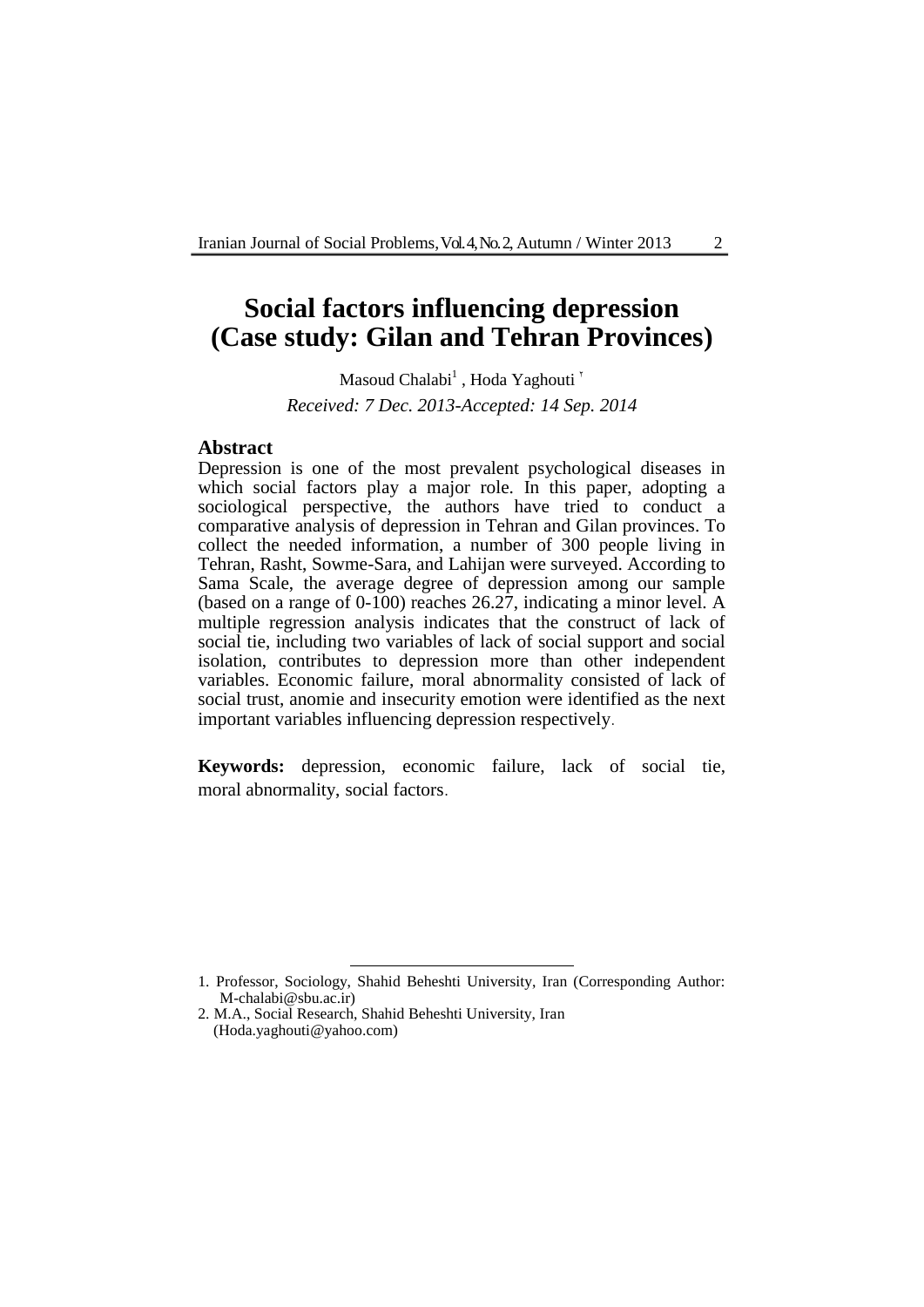## **An investigation of social and psychological factors contributing to suicidal tendency (Case study: 16-40 years women in Yasuj)**

Arman Haydari<sup>'</sup>, Kayhan Rasaeepor<sup>'</sup> *Received: 3 March 2013-Accepted: 27 Aug. 2014*

### **Abstract**

Suicide is a multidimensional and processing phenomenon which includes unhappiness, suicidal tendencies, attempted suicide, and complete suicide. Most of the previous researches have analysed the issue based on mere sociological or psychological variables, relying on official statistics and time series data, and concentrated on complete suicides, neglecting suicidal tendencies. Thus, to fill some of the gaps in the suicide studies, this paper aimed at investigating the suicide tendency among 16-40 year-old women in Yasuj City. To this end, a sample of 370 women from Yasuj was drawn using classified random sampling to fill out the questionnaires. The results indicated that the unmarried, the youth, the unemployed, and university students had more suicidal tendencies compared with the married, the middle aged, the employed, and housewives. The variables of religiosity and depression had negative and positive correlations with suicide tendency respectively. Depression was the most effective variable in suicidal tendency, and the effect of religiousness on suicide has been mostly indirect. Finally, two variables of depression and singleness could explain over the half of the total variance (53%) of respondents' suicide tendencies. In sum, this study suggests a mediating effect of depression on the relationship between religiosity variables and suicidal tendency.

**Keywords:** depression, housewife women, religiosity, singleness, suicide tendency, working women, Yasouj .

<sup>&</sup>lt;u>.</u> 1. Assistant Professor, Sociology, University of Yausuj, Iran (Corresponding Author: alheidari2011@yu.ac.ir)

<sup>2.</sup> MA., Demographics, Allame Tabatabaee University, Iran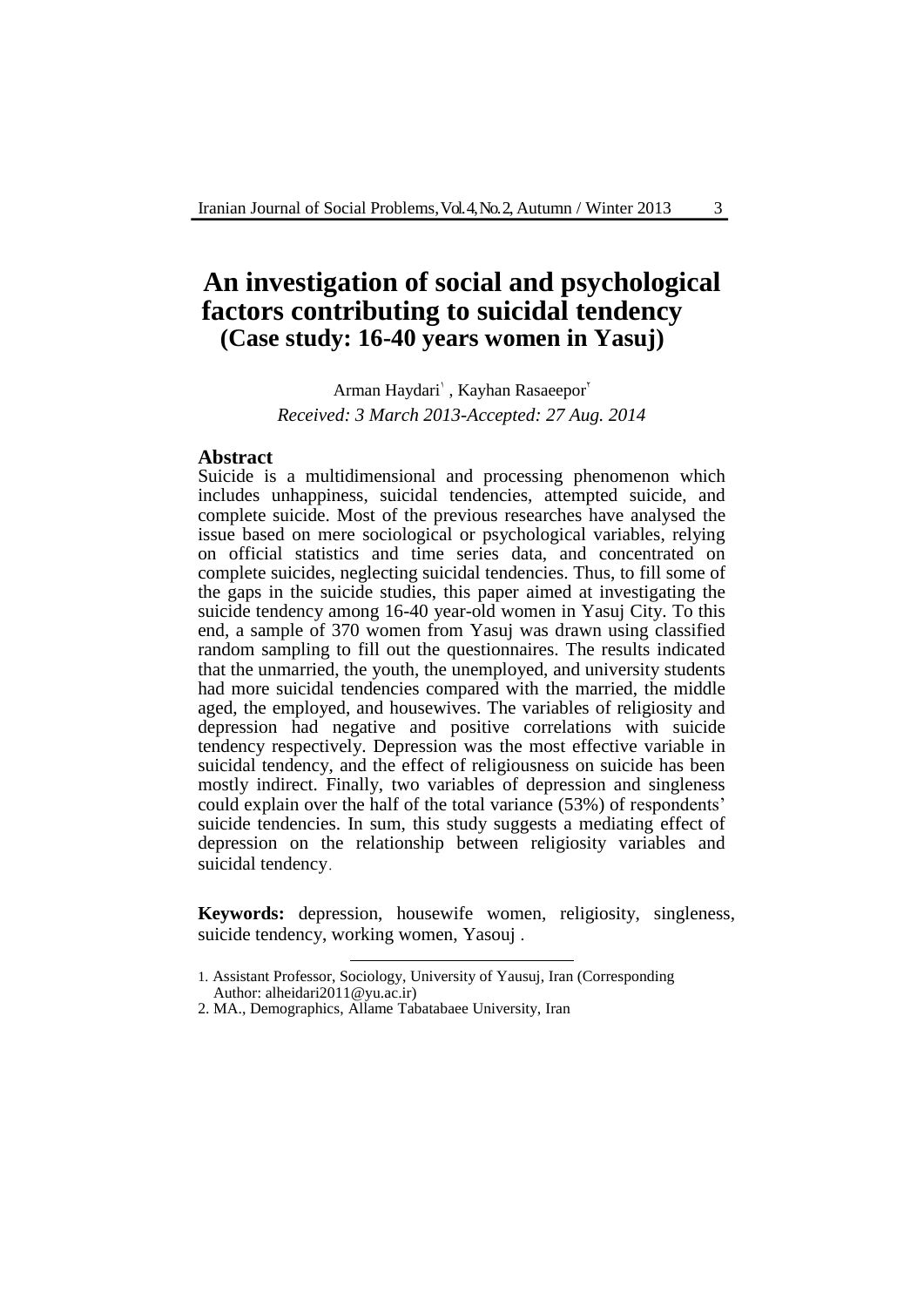## **The effect of social capital on social health considering social happiness and social support**

Mansour Vosoughi<sup>1</sup>,Seyed Mohammad Sadegh Mahdavi<sup>2</sup>, Ehsan Rahmani Khalili<sup>3</sup> *Received: 30 Dec. 2013-Accepted: 29 June 2014*

#### **Abstract**

Social health as just one dimension of health in the society, along with other dimensions including mental, moral, and medical health, has a significant role in preventing social pathology and encouraging public participation in all community affairs. One's individual social health depends upon how one act in the meshwork of societal institutions and in the context of societal customs and rituals, how one interacts with others, and how others react to one. The fundamental question of the present study is formulated as follows: Given its significance, can social capital be recognized as a factor influencing social health? And if so, what are the impacts of social capital on social health with respect to social support and social happiness as the two variables? Enjoying a positivistic approach, this study is in fact a descriptivecausal survey. To measure the variables, we used Keyes Index for Social Health, Integrated Questionnaire for the Measurement of Social Capital (SC-IQ), Lindenberg Indices for Social Happiness, and Wellman and Fischer Indices for Social Support. After considering validity and reliability of the study, the questionnaires were applied to 810 households in five districts of Tehran in 2013 CE which were selected based on stratified sampling and cluster multistage sample design and utilizing Cochran formula to evaluate the sample volume. The results of our study indicate that social capital, social happiness, and social support, as three variables in this study, affect social health; that social capital has the greatest impact. As variables, social happiness and social support also affect social capital. And finally, social support causes an increase in social happiness .

**Keyword:** Tehran citizens, social capital, social happiness, social health, social support .

<sup>1.</sup> Professor, Sociology Department, Islamic Azad University, Science and Reseach, Tehran, Iran (Corresponding Author: voosooghi\_mn@yahoo.com)

<sup>2.</sup> Professor, Sociology Department, Islamic Azad University, Science and Reseach, Tehran, Iran [\(sms\\_mahdavi@yahoo.de\)](mailto:sms_mahdavi@yahoo.de)

<sup>3.</sup> PhD Candidate, Sociology Department, Islamic Azad University, Science and Reseach, Tehran, Iran (ehsan5171@gmail.com)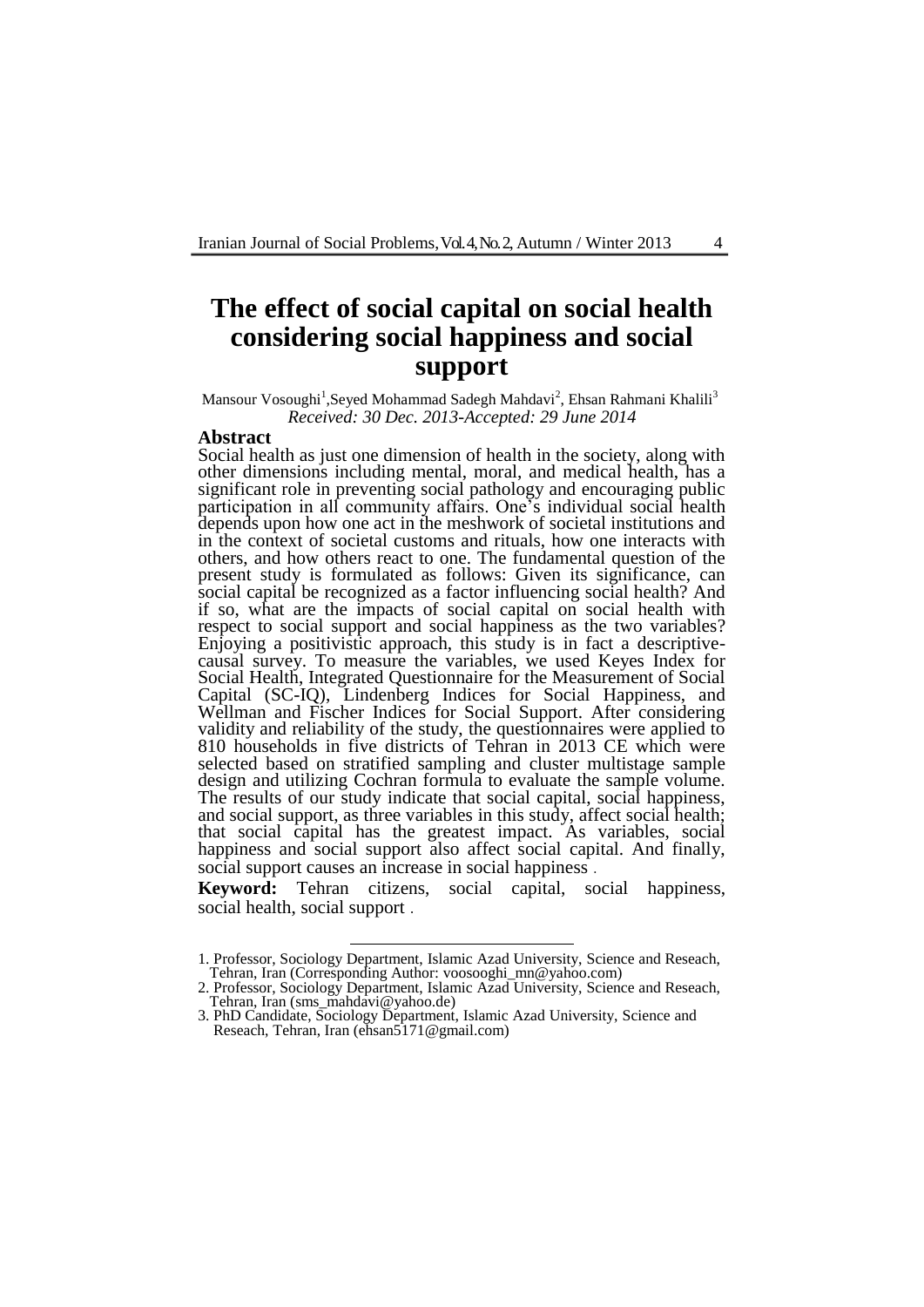# **Examination of Relationship between Social Exclusion and Delinquency in social exclusion and delinquency among female students of Yazd University**

Akbar Zareshahabadi<sup>1</sup>, Mastaneh Belgorian<sup>'</sup> *Received: 25 Feb. 2013-Accepted: 21 July 2014*

#### **Abstract**

Social exclusion is a process through which the relationship between individuals and the society in which they live is undermined and, as a consequence, excluded people face economic, social and cultural perils. Since youth activities in social arenas are conditioned on acceptance from other people and social groups, social exclusion can lead to the youth delinquency. Regarding the mentioned point, this paper examines the relationship between social exclusion and delinquency among female students of Yazd University. To gather the needed data, a sample of 100 female students was surveyed. Our findings show that the place of residence and marital position have no significant relationship with social exclusion and delinquency but family status has statistical significant relationship with delinquency and social exclusion respectively. Furthermore, according to our analysis, the rate of delinquency is higher among those who feel more exclusion. Regression analysis shows that 14.5 percent of dependent variable (delinquency) is described by social exclusion.

**Keywords:** delinquency, female students, social exclusion, University of Yazd .

<sup>1.</sup> Associate Professor, Sociology, University of Yazd, Iran (Corresponding Author: a\_zare@yazduni.ac.ir)

<sup>2.</sup> MA. in Sociology, University of Yazd, Iran (Belgorian\_m@yahoo.com)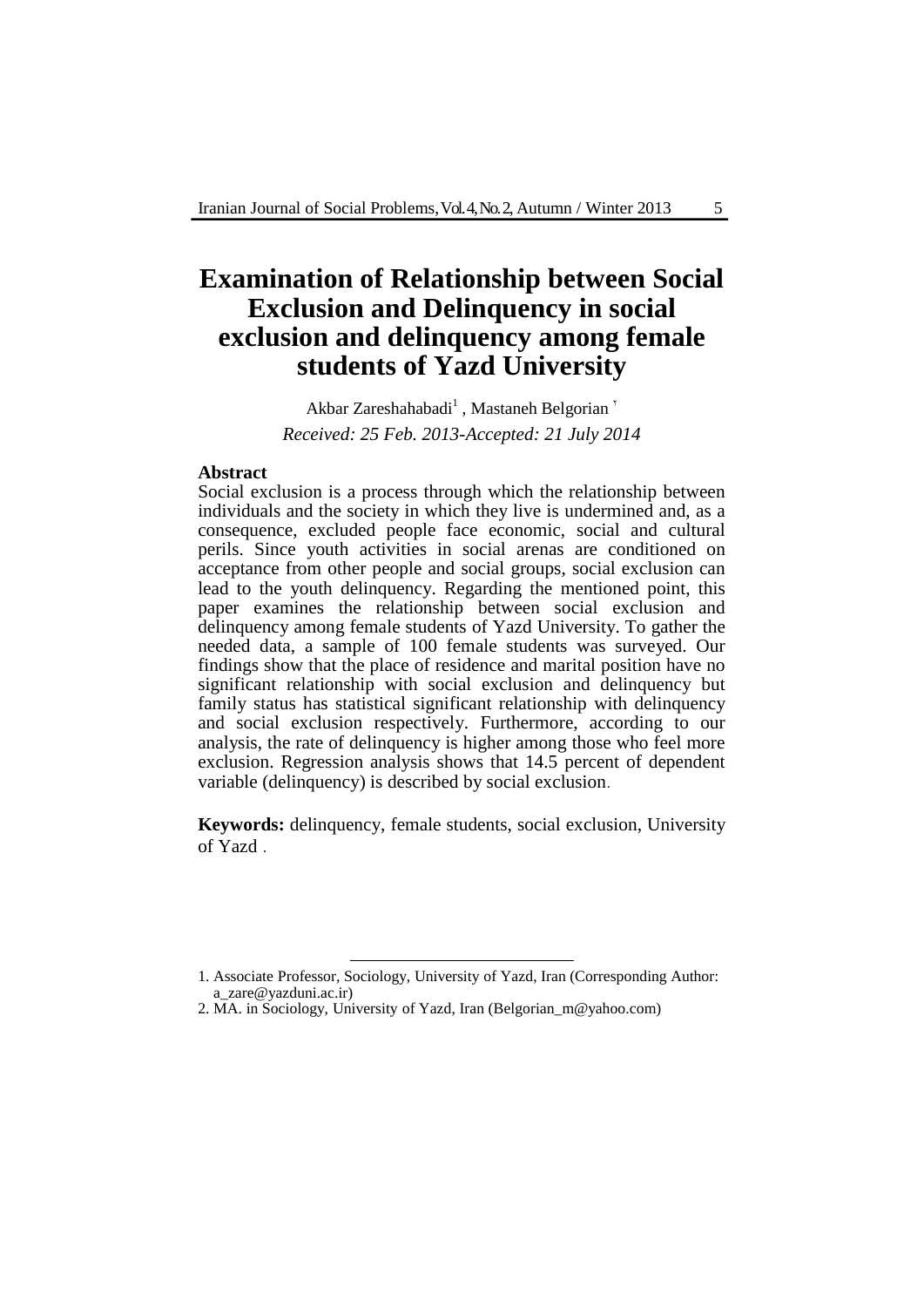## **Role of attitudes, perceived efficacy and environmental valueon electricity consumption behavior**

Sadegh Salehi<sup>1</sup>, Loghman Emamgholi<sup>2</sup> *Rceived: 8 May 2014-Accepted: 4 Aug. 2014*

## **Abstract**

This study tries to examine the role of attitudes, perceived efficacy and environmental valueon electricity consumption behavior with sociological orientation. It seeks to answer to this question that what extent theory of planned behavior might explain electricity consumption behavior at home? According to the theory of planned behavior, an individual initially is influenced by his/her attitude toward energy consumption first, then by perceived efficacy toward energy consumption behavior and finally, by environmental values. The population of this study is consisted of household electricity customers in urban area serviced by Cooperation of Electricity Distribution in West Mazandaran in 2014. Using random sampling method, 437 customers were selected to complete the questionnaires. Validity and reliability of the instrument were confirmed by local expertise and Alpha respectively. The results of the study show that there is a relationship among three components of the theory of planned behavior and electricity consumption management. The study concludes to suggest future researcher to apply different sociological theories to explain customers'' electricity consumption.

**Keywords:** attitudes towards energy consumption, energy consumption behavior, environmental value, perceived efficacy, theory of planned behavior, West Mazandaran.

<sup>1.</sup> Faculty Member, University of Mazandaran, Iran (Corresponding Author: s.salehi@umz.ac.ir)

<sup>2.</sup> PhD Candidate, University of Mazandaran, Iran (lughman.1360@yahoo.com)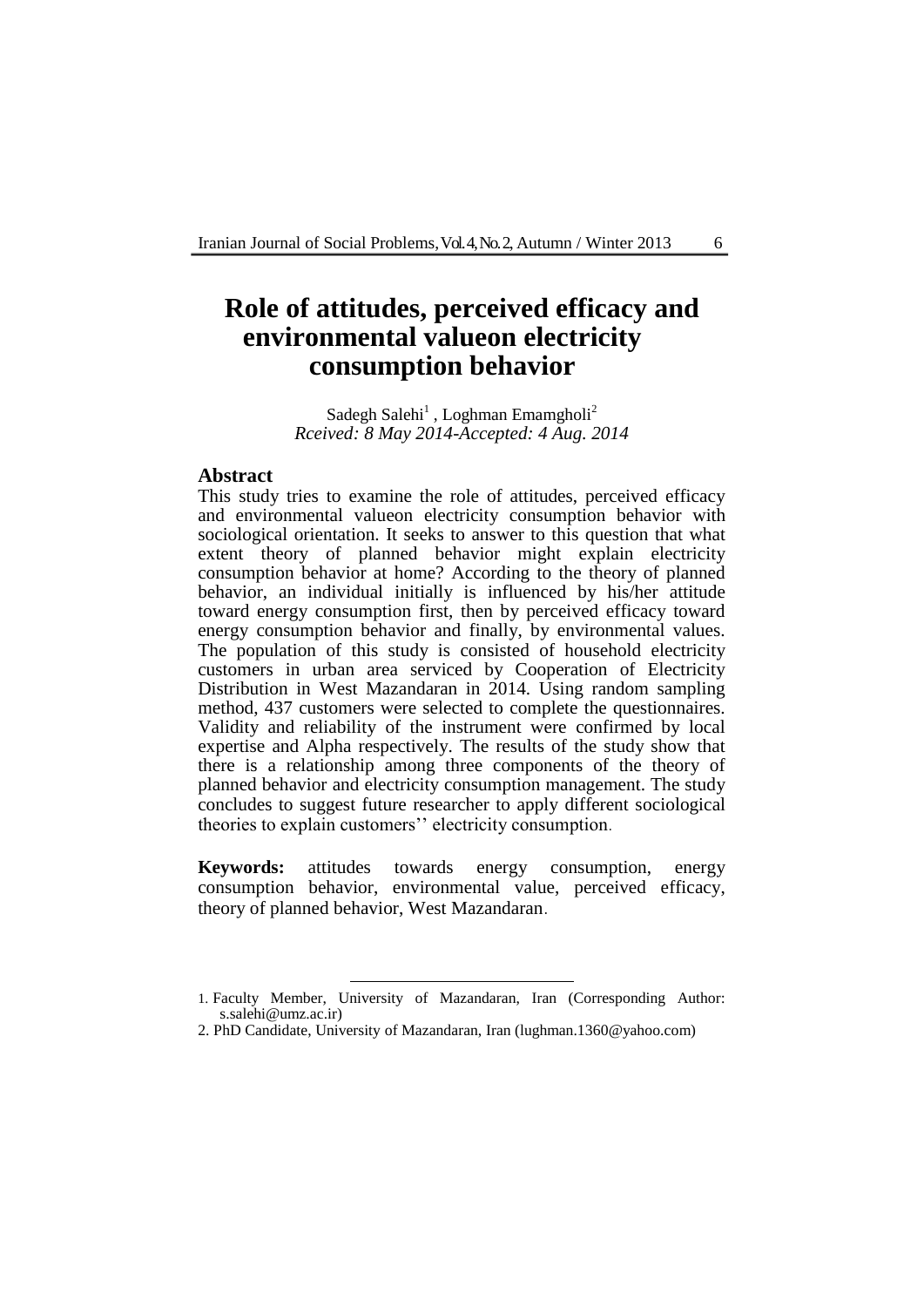## **A phenomenological study on lived experiences of singlehood stigma among over 30 year girls in Isfahan and Yazd**

Farzane Ghane Ezzabadi', Masod Kianpor', Vahid Ghasemi' *Received: 20 Jan. 2014-Accepted: 14 Sep. 2014*

#### **Abstract**

Stigma, a theoretical concept originally comes from Erving Goffman's writings, is a social phenomenon that is dependent on time and place. It is also a social pressure which a closed society with a prevailing culture creates and attaches to those who violate the common and accepted norms by that society. Paying too much attention to the role of marriage in our society, particularly in regions where traditional and masculine values are still effective, results in attaching singlehood stigma to those girls who have left behind the desired marriage age. Hence, the aim of the present study is approaching the social world of over 30 year girls and providing a picture of their lived experiences from a phenomenological perspective. Here, our central concept is stigma due to singlehood. To gather the relevant data, following a snowball procedure, 24 single girls at the age of 30 or more living in Yazd and Isfahan were interviewed in-depth. Our findings indicate that the feeling of stigma due to being unmarried is heavily understandable from the individuals' lived experiences. Others' heavy gazes, unnecessary pathos, never-ending questions and curiosities, families' rebuke, feelings of being a burden, undue flaws and inappropriate labels, irritable sneer and cruel sarcasm are among the social consequences of being stigmatized as a single and unmarried individual.

**Keywords:** cultural capital, phenomenology, singlehood, social capital.

-

<sup>1.</sup> Master Student, Sociology, University of Isfehan, Iran (Corresponding Author: f.ghanee@gmail.com)

<sup>2</sup>. Faculty Member, Department of Social Sciences, University of Isfehan, Iran (m.kianpour@ltr.ui.ac.ir)

<sup>3.</sup> Faculty Member, Department of Social Sciences, University of Isfahan, Iran (v.ghasemi@ltr.ui.ac.ir)